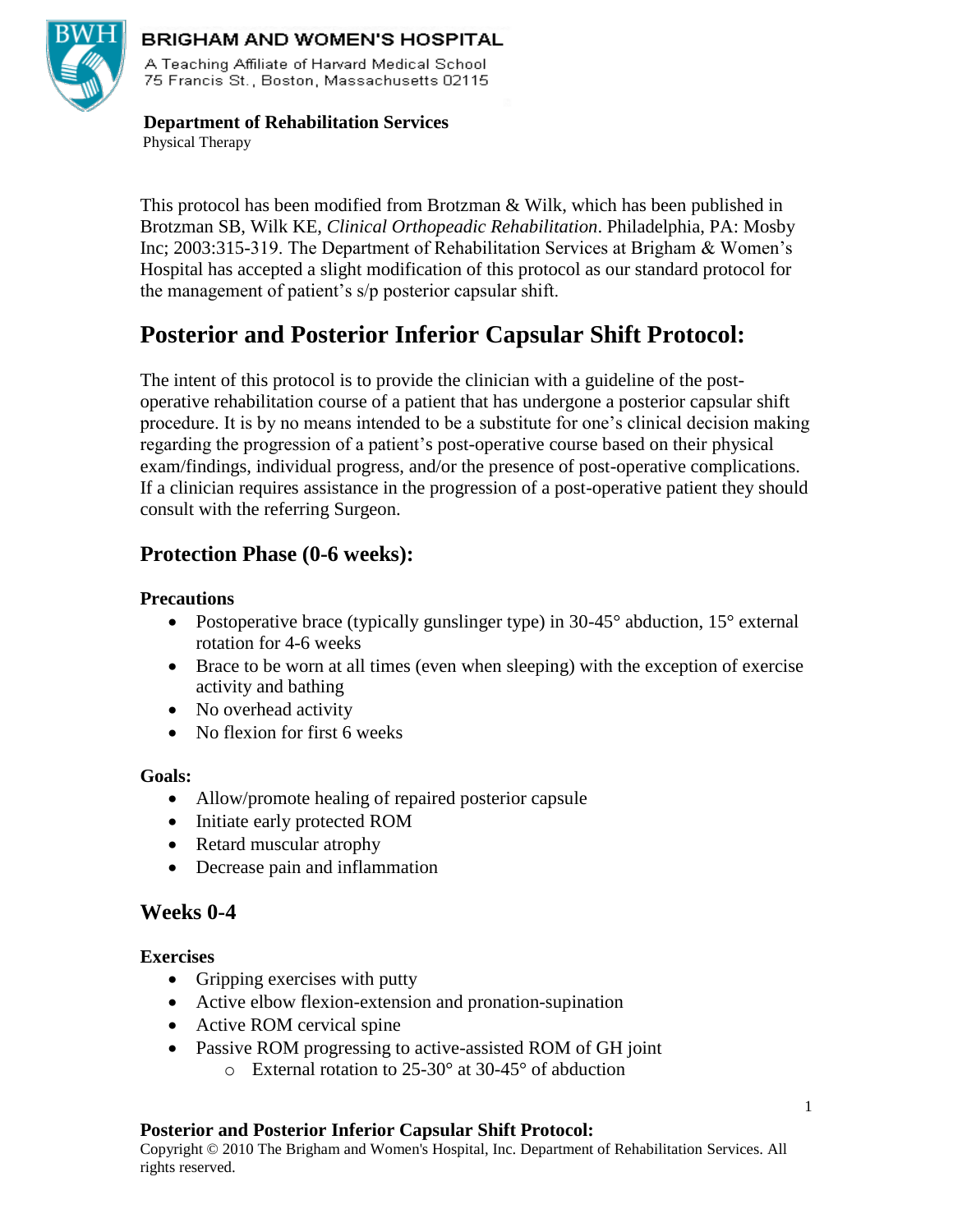- $\circ$  Internal rotation to 15-25 $\circ$  at 30-45 $\circ$  of abduction (begin week three)
- Submaximal pain free shoulder isometrics in the plane of the scapula
	- o Flexion
	- o Abduction
	- o Extension
	- o External rotation
	- o **Avoid IR at this point**

Note: In general all exercises begin with one set of 10 repetitions and should increase by one set of 10 repetitions daily as tolerated to five sets of 10 repetitions.

Cryotherapy: Ice after exercises for 20 minutes. Ice up to 20 minutes per hour to control pain and swelling.

# **Weeks 4-6**

#### **Goals**

- Gradual increase in ROM
- Normalize arthrokinematics
- Improve strength
- Decrease pain and inflammation

#### **Range of motion exercises**

- Active-assisted exercises of GH joint
	- External rotation in multiple planes of shoulder abduction (up to  $90^{\circ}$ )
	- Shoulder flexion to tolerance
	- Elevation in the plane of the scapula to tolerance
	- Shoulder abduction (pure) to 90°
	- Internal rotation  $35^\circ$  at  $45^\circ$  of abduction
- Pulleys (AAROM)
	- Shoulder elevation in the plane of the scapula to tolerance
	- Shoulder flexion to tolerance
- **Gentle** self-capsular stretches as needed/indicated

#### **Gentle Joint Mobilization (Grades I-II) to Reestablish Normal Arthrokinematics**

- Scapulothoracic joint
- GH joint (avoid posterior glides)
- SC joint
- AC joint

#### **AROM Exercises**

- Active abduction to 90°
- Active external rotation to 90°
- IR to  $35^\circ$

#### **Posterior and Posterior Inferior Capsular Shift Protocol:**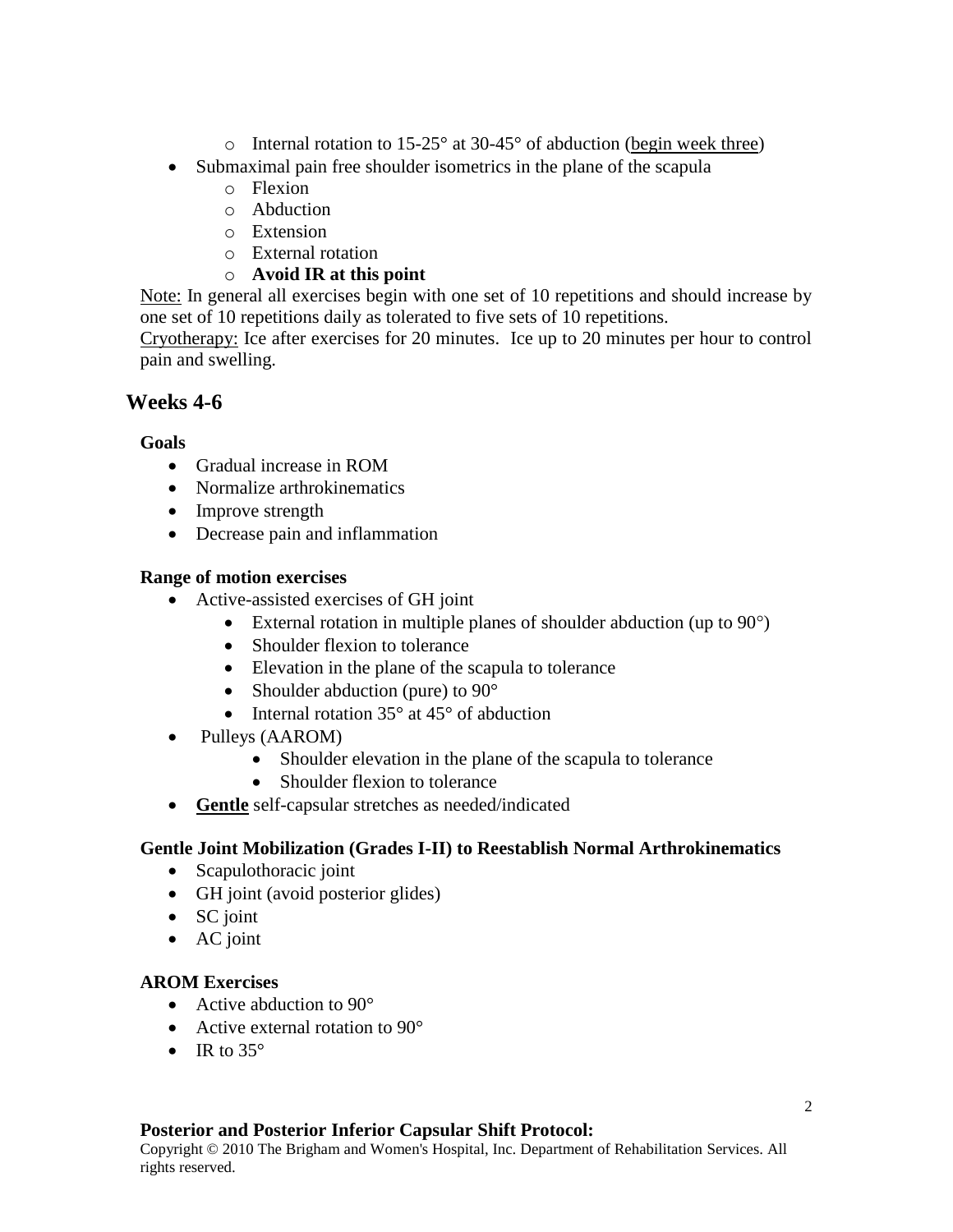#### **Strengthening Exercises**

• Elbow/wrist progressive resistive exercise program

#### **Conditioning Program For**

- $\bullet$  Trunk
- Lower extremities
- Cardiovascular endurance

### **Decrease Pain and Inflammation**

• Ice and modalities prn

### **Brace**

• Discontinue 4-6 weeks post surgery per physicians instruction

# **Phase 2: Intermediate Phase (Weeks 6-12)**

#### **Goals:**

- Full, nonpainful ROM at week eight (patient will not have full IR at this time)
- Normalize arthrokinematics
- Enhance strength
- Improve neuromuscular control

# **Weeks 6-9**

#### **Range of Motion Exercises**

- A/AROM to AROM as appropriate
	- External rotation to tolerance
	- Shoulder abduction to tolerance
	- Shoulder flexion to tolerance
	- Pulleys: flexion, abduction, and elevation in the plane of the scapula to tolerance
	- $\bullet$  Internal rotation to no more than  $40^{\circ}$

#### **Joint Mobilization**

• Continue as above as indicated

#### **Strengthening Exercises**

- Initiate IR isometrics in slight ER (do not perform past neutral)
- Initiate theraband for internal and external rotation at  $0^{\circ}$  abduction (IR later in the phase)
- Initiate isotonic dumbbell program
	- Shoulder abduction
	- Shoulder flexion
	- Latissimus dorsi
	- Rhomboids

#### **Posterior and Posterior Inferior Capsular Shift Protocol:**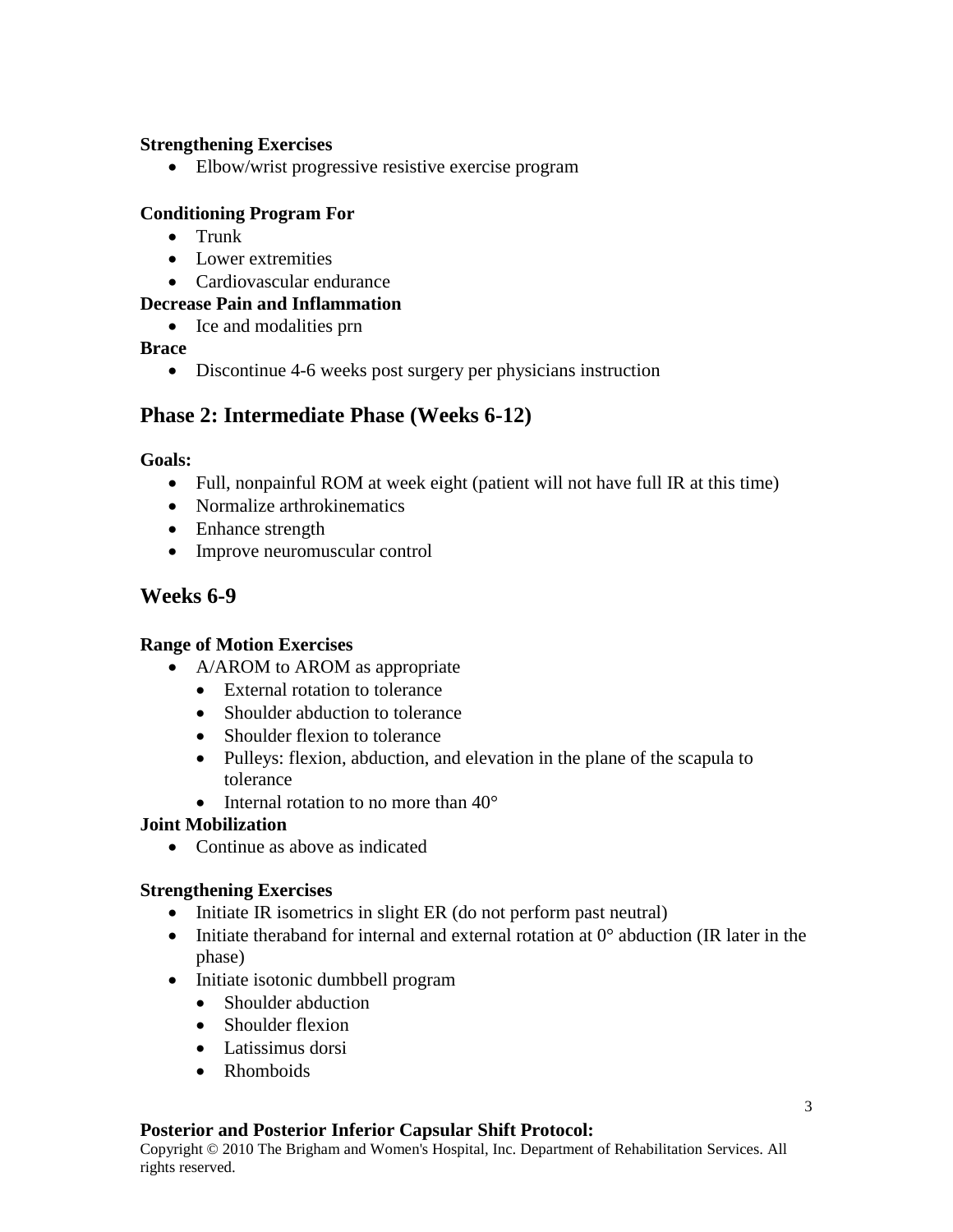- Biceps curl
- Triceps kick-out over table
- Push-ups into wall (serratus anterior)

# **Weeks 10-12**

• Continue all exercises listed above

### **Initiate**

- Active internal rotation at 90° GH abduction with elbow at 90° flexion
- Dumbbell supraspinatus
- Theraband exercises for rhomboids, latissimus dorsi, biceps, and triceps
- Progressive push-ups

# **Phase 3: Dynamic Strengthening Program (Weeks 12-18)**

# **Criteria for Progression to Phase 3**

- Full, nonpainful ROM
- No complaints of pain/tenderness
- Strength 70% of contralateral side

# **Weeks 13-15**

### **Goals**

- Enhance strength, power, and endurance
- Enhance neuromuscular control

# *Emphasis of Phase 3*

- High-speed/high-energy strengthening exercises
- Eccentric training
- Diagonal patterns

### Exercises

- Continue internal and external rotation theraband exercises at  $0^{\circ}$  abduction (arm at side)
- Theraband for rhomboids
- Theraband for latissimus dorsi
- Theraband for a biceps and triceps
- Continue dumbbell exercises for supraspinatus and deltoid
- Progressive serratus anterior push-up-anterior flexion
- Continue trunk and lower extremity strengthening and conditioning exercises
- Continue self-capsular stretches

### **Posterior and Posterior Inferior Capsular Shift Protocol:**